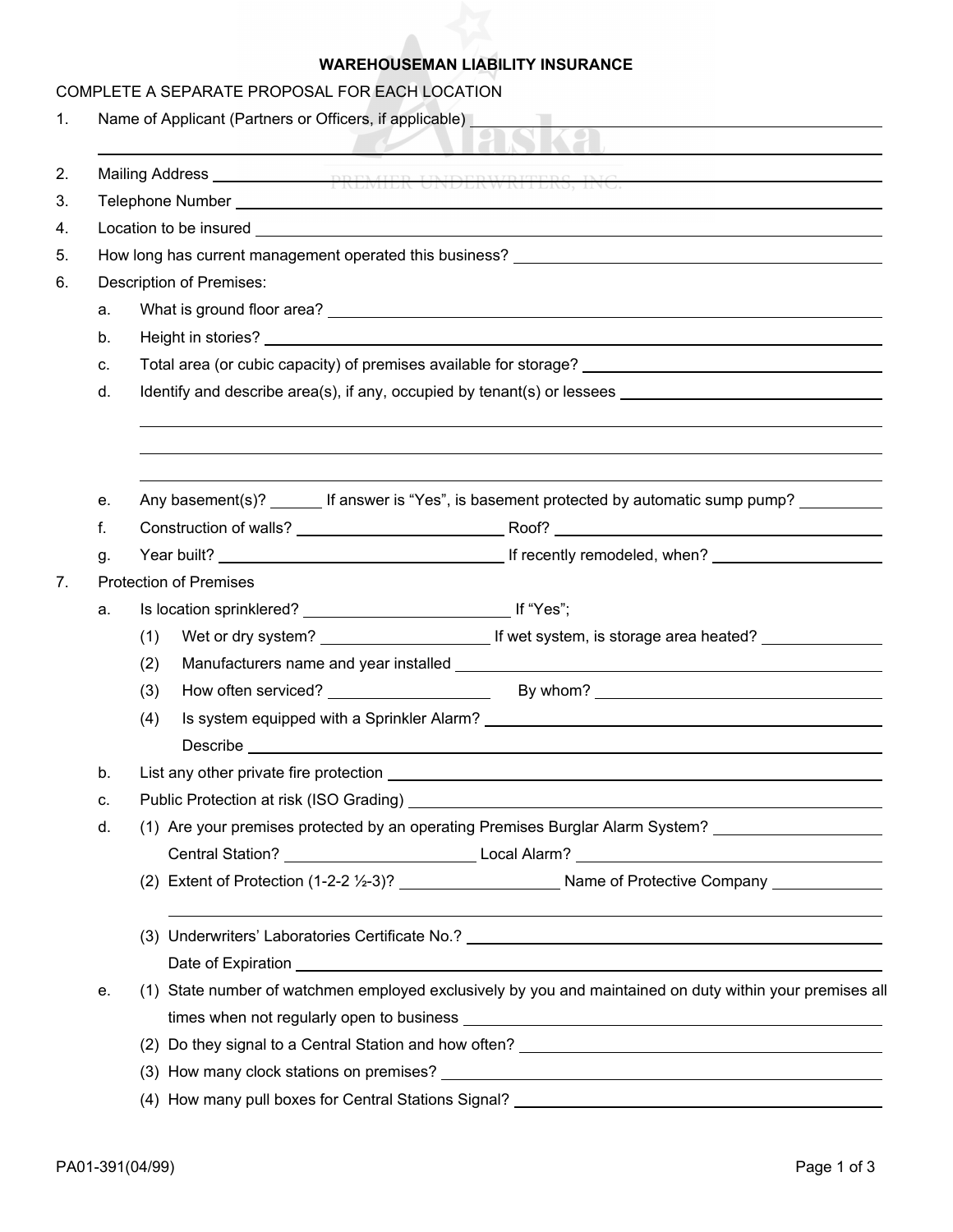|                                                                                                                                                                                                                                           |  |    | Maximum Nuevage Alexander Communication Communication Average Communication Communication Communication Communication Communication Communication Communication Communication Communication Communication Communication Commun       |    |  |               |              |  |  |
|-------------------------------------------------------------------------------------------------------------------------------------------------------------------------------------------------------------------------------------------|--|----|--------------------------------------------------------------------------------------------------------------------------------------------------------------------------------------------------------------------------------------|----|--|---------------|--------------|--|--|
| Give percentage (by weight) of goods or commodities stored (dry storage):                                                                                                                                                                 |  |    |                                                                                                                                                                                                                                      |    |  |               |              |  |  |
| a.                                                                                                                                                                                                                                        |  |    |                                                                                                                                                                                                                                      |    |  |               |              |  |  |
| b.                                                                                                                                                                                                                                        |  |    |                                                                                                                                                                                                                                      |    |  |               |              |  |  |
| c.                                                                                                                                                                                                                                        |  |    |                                                                                                                                                                                                                                      |    |  |               |              |  |  |
| d.                                                                                                                                                                                                                                        |  |    |                                                                                                                                                                                                                                      |    |  |               |              |  |  |
| е.                                                                                                                                                                                                                                        |  |    |                                                                                                                                                                                                                                      |    |  |               |              |  |  |
| f.                                                                                                                                                                                                                                        |  |    |                                                                                                                                                                                                                                      |    |  |               |              |  |  |
| Home appliances (other than radio or TV equipment) ______________________________<br>g.                                                                                                                                                   |  |    |                                                                                                                                                                                                                                      |    |  |               |              |  |  |
| h.                                                                                                                                                                                                                                        |  |    |                                                                                                                                                                                                                                      |    |  |               |              |  |  |
| i.                                                                                                                                                                                                                                        |  |    |                                                                                                                                                                                                                                      |    |  |               |              |  |  |
| j.                                                                                                                                                                                                                                        |  |    | Tobacco products <b>expression of the contract of the contract of the contract of the contract of the contract of the contract of the contract of the contract of the contract of the contract of the contract of the contract o</b> |    |  |               |              |  |  |
| k.                                                                                                                                                                                                                                        |  |    |                                                                                                                                                                                                                                      |    |  |               |              |  |  |
| I.                                                                                                                                                                                                                                        |  |    |                                                                                                                                                                                                                                      |    |  |               |              |  |  |
| Other (describe) <b>Example 20</b> Section 20 Section 20 Section 20 Section 20 Section 20 Section 20 Section 20 Section 20 Section 20 Section 20 Section 20 Section 20 Section 20 Section 20 Section 20 Section 20 Section 20 Secti<br>m. |  |    |                                                                                                                                                                                                                                      |    |  |               |              |  |  |
|                                                                                                                                                                                                                                           |  |    |                                                                                                                                                                                                                                      |    |  |               |              |  |  |
|                                                                                                                                                                                                                                           |  |    |                                                                                                                                                                                                                                      |    |  |               |              |  |  |
|                                                                                                                                                                                                                                           |  |    | List annual gross receipts for each of last five years (excluding any cold storage operations):                                                                                                                                      |    |  |               |              |  |  |
| a.                                                                                                                                                                                                                                        |  |    | 19 \$ storage                                                                                                                                                                                                                        | d. |  | 19 \$         |              |  |  |
|                                                                                                                                                                                                                                           |  |    | $\frac{1}{2}$ handling                                                                                                                                                                                                               |    |  |               | $$$ handling |  |  |
|                                                                                                                                                                                                                                           |  |    |                                                                                                                                                                                                                                      | е. |  | 19 \$ storage |              |  |  |
| $b$ .                                                                                                                                                                                                                                     |  | \$ | handling                                                                                                                                                                                                                             |    |  | \$            | handling     |  |  |
|                                                                                                                                                                                                                                           |  |    | 19_________ \$ _____________________ storage                                                                                                                                                                                         |    |  |               |              |  |  |
| C.                                                                                                                                                                                                                                        |  |    | $$$ handling                                                                                                                                                                                                                         |    |  |               |              |  |  |
|                                                                                                                                                                                                                                           |  |    |                                                                                                                                                                                                                                      |    |  |               |              |  |  |
|                                                                                                                                                                                                                                           |  |    | What are estimated gross receipts (excluding cold storage operations) for the next twelve months?                                                                                                                                    |    |  |               |              |  |  |
|                                                                                                                                                                                                                                           |  |    |                                                                                                                                                                                                                                      |    |  |               |              |  |  |
|                                                                                                                                                                                                                                           |  |    | Give details of all previous losses, insured or not insured, occurring during past five years, which would have been                                                                                                                 |    |  |               |              |  |  |